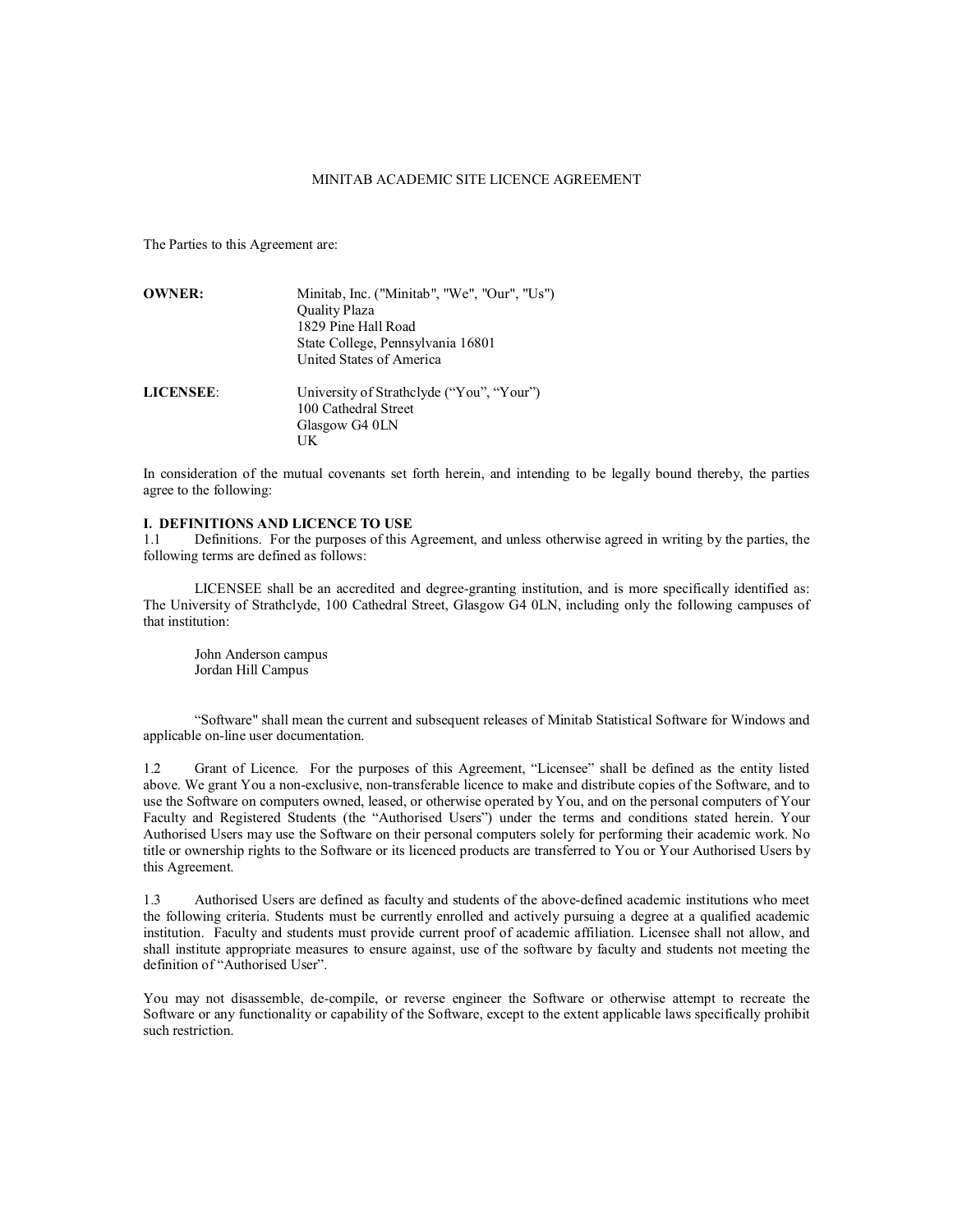### **II. TERM OF AGREEMENT**

2.1 The term of this Agreement, shall be from 1 November 2010, until 31 October 2011, unless otherwise agreed upon, or unless earlier terminated by either Party as provided under the Agreement. The term of this Agreement will renew automatically for succeeding one-year terms unless either party provides the other with written notice of non-renewal at least thirty (30) days prior to the final day of the initial or any renewal term. All terms and conditions of this Agreement will apply during the renewal term(s), unless otherwise agreed in a writing signed by both parties.

#### **III. DELIVERY**

3.1 Delivery. We will deliver the Software and its related documentation to You promptly following execution of this Agreement. You will receive one (1) network version for use on individual hard-drives and/or campus computer networks and You will receive one (1) version to be used for distribution to Authorised Users for home personal use. The version to be used by Authorised Users will be set to expire, regardless of when the Software is loaded or use begins, on the last day of the current renewal period. You will be responsible for copying and distributing the Software to Your labs, campus machines and Authorised Users along with related documentation. We will thereafter provide upgrades to the Software and documentation that become available during the term(s) of this Agreement promptly following their release. The Software delivered to You will be in executable code form and in its current release.

## **IV. ANNUAL-USE SOFTWARE LICENCE FEES**

4.1 The Annual-Use Software Licence Fee for use of the Software for the initial term and during each renewal term of the Agreement is based upon Your current enrolment set forth below and at the start of each renewal term of the Agreement.

4.1.1 Enrolment Data. You hereby warrant and represent that Your current enrolment data for the academic year 2010 is 45,000 Total Enrolment.

4.1.2 Annual-Use Software Licence Fee - Initial. Based on Your current enrolment data as set forth in section 4.1.1, the Annual-Use Software Licence Fee due Us for Your use of the Software during the initial term of the Agreement is Pound £ 4,995, plus all applicable taxes, duties, tariffs, if any.

4.1.3 Annual-Use Software Licence Fee - Renewal.

4.1.3.1 The licence fee due Us for Your use of the Software during a renewal term shall be based upon Your then-current enrolment data as provided by You. If You fail to provide Us with Your then-current enrolment data, the renewal term licence fee will be the greater of, (a) the licence fee set forth in section 4.1.2, or (b) the applicable licence fee based upon Your then-current enrolment data as published by You, or ascertained by Us using other recognized authorities providing such information.

4.1.3.2 Release of Activation Code. Upon Our receipt of Your payment of the applicable licence fee, or authorization of payment in a form acceptable to Us, We will release to You the activation code for the Software for Your renewal term.

4.2 Payment Terms. All payments are due within thirty (30) days of the invoice date and shall be made to Us or, if directed by Us, to a designated subsidiary of Minitab, Inc. All licence fees and other charges, such as charges for shipping and handling, paid by You are exclusive of any and all applicable custom duties, custom clearances, bank remittances, installation expenses, commissions, training charges, tariffs or taxes, of any and all nature, imposed or levied by a government or governmental agency (including any third-party payment agencies), if any; however, it is agreed that You are not responsible for the payment of taxes on Minitab's income. Information contained in invoices shall be incorporated into and made part of this Agreement.

4.3 Withholding Tax. Upon Your request, and if required by the laws of Your country, We will provide You with two (2) original copies of the applicable documents necessary to avoid double taxation with respect to taxes on income. If required under the laws of Your country, You may withhold the applicable percentage for withholding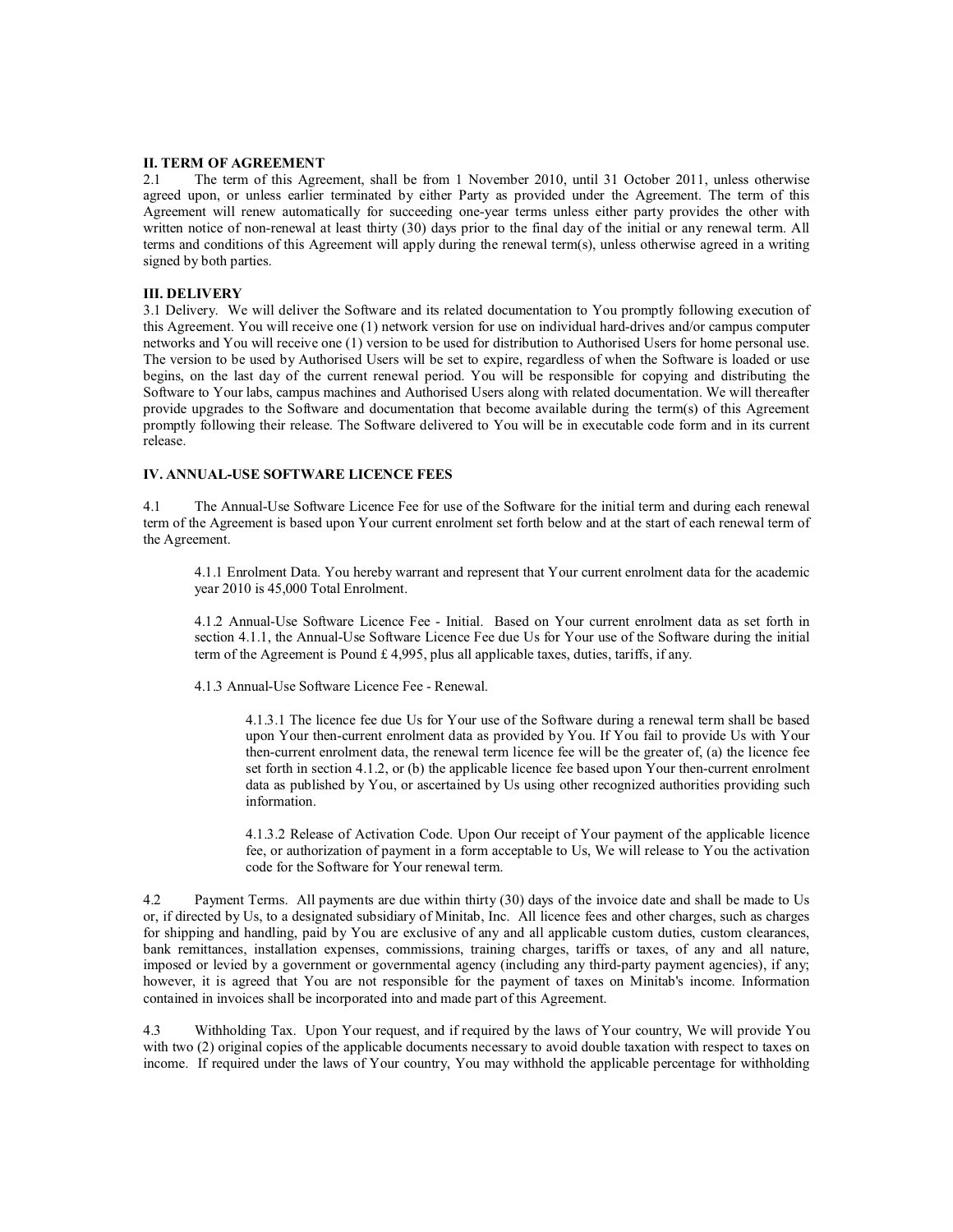tax from the software licence fee, provided that You shall send Us the application for certification on tax payment issued by Your country's Tax Office, at a later date, in order for Us to fully receive tax credit against the U.S. Tax Authorities.

# **V. MAINTENANCE AND NEW RELEASES**<br>5.1 Maintenance and New Releases. Your p

Maintenance and New Releases. Your payment of the applicable Annual Use-Software Licence Fee(s) will entitle You to receive routine maintenance on the Software from Us and Our subsidiaries and updates to all major new (or "whole number") releases of the Software during the licence term(s) if and when they become available, upon the same terms and conditions stated herein, subject to reasonable additional terms which may be necessary to address any new and/or added functionality in the operation of the Software. Routine maintenance shall include maintenance (or "point") releases to correct errors in the Software which We determine to be commercially reasonable, in addition to reasonable amounts of technical support, via the telephone, mail, or fax, to Authorized Users of the Software during normal business hours from Our offices. In addition, at Our option, We may also provide routine maintenance on the Software to You through Our subsidiaries and/or independent service providers designated by Us.

## **VI. SECURITY AND COPYING THE SOFTWARE**

6.1 No Distribution to Third Parties. Except as stated otherwise in this Agreement, You are not permitted to lend, sell, lease, or otherwise provide or make available the Software in any part or form to any third party without Our written consent.

6.2 Copies. You shall make, directly or through a reputable CD-ROM duplicator, and distribute within the limitations set forth herein, sufficient copies of the Software to meet Your rights and obligations under this Agreement. You may also make copies of the Software for archival and backup purposes. Each copy of the Software You make shall retain the Minitab copyright notice in electronic form and each physical CD-ROM containing the Software shall have a label affixed externally on the media with the following notice: " © (applicable year), Minitab, Inc. All rights reserved." showing the copyright year appropriate to each release/version of the Software that You copy. If We notify You in writing of any copyright changes, You shall make changes in such notices at the earliest practical opportunity.

6.3 Records. You will maintain accurate records of distribution of copies of the Software during the term of this Agreement, indicating the name of each Authorised User to whom a copy of the Software has been distributed. We shall have the right to review all records of distributions at any time during the term of this Agreement.

6.4 You shall use Your best efforts to ensure that copies of the Software provided to You shall be secure from unauthorised use.

6.5 You shall use Your best efforts to monitor and control the distribution of the Software such that it is only reproduced and distributed to Authorised Users.

### **VII. TERMINATION AND TERMINATION DUTIES**

7.1 Termination. Either party may terminate this Agreement upon violation by the other party of any of the material provisions of this Agreement which go uncured for thirty (30) or more days following the postmark date of written notice to the violating party. In addition, You may terminate this Agreement, for any reason, by providing Us written notice to such effect.

7.2 Fees upon Termination. Upon termination of this Agreement, there will be no refund, in whole or in part, of any payments already made by You to Us and You will remain liable to pay promptly any unpaid fees due Us.

7.3 Duties and Licence Rights Following Termination. Upon termination of this Agreement by reason of Your default, including Your failure to pay any licence fee as required, Your licence rights in the Software will terminate and, You will cease to use the Software licenced under this Agreement and You, at Our option, will either return to Us or destroy all copies of the Software obtained from Us or duplicated by You under this Agreement and provide Us with written certification of such destruction; in addition You will delete all copies of the Software residing on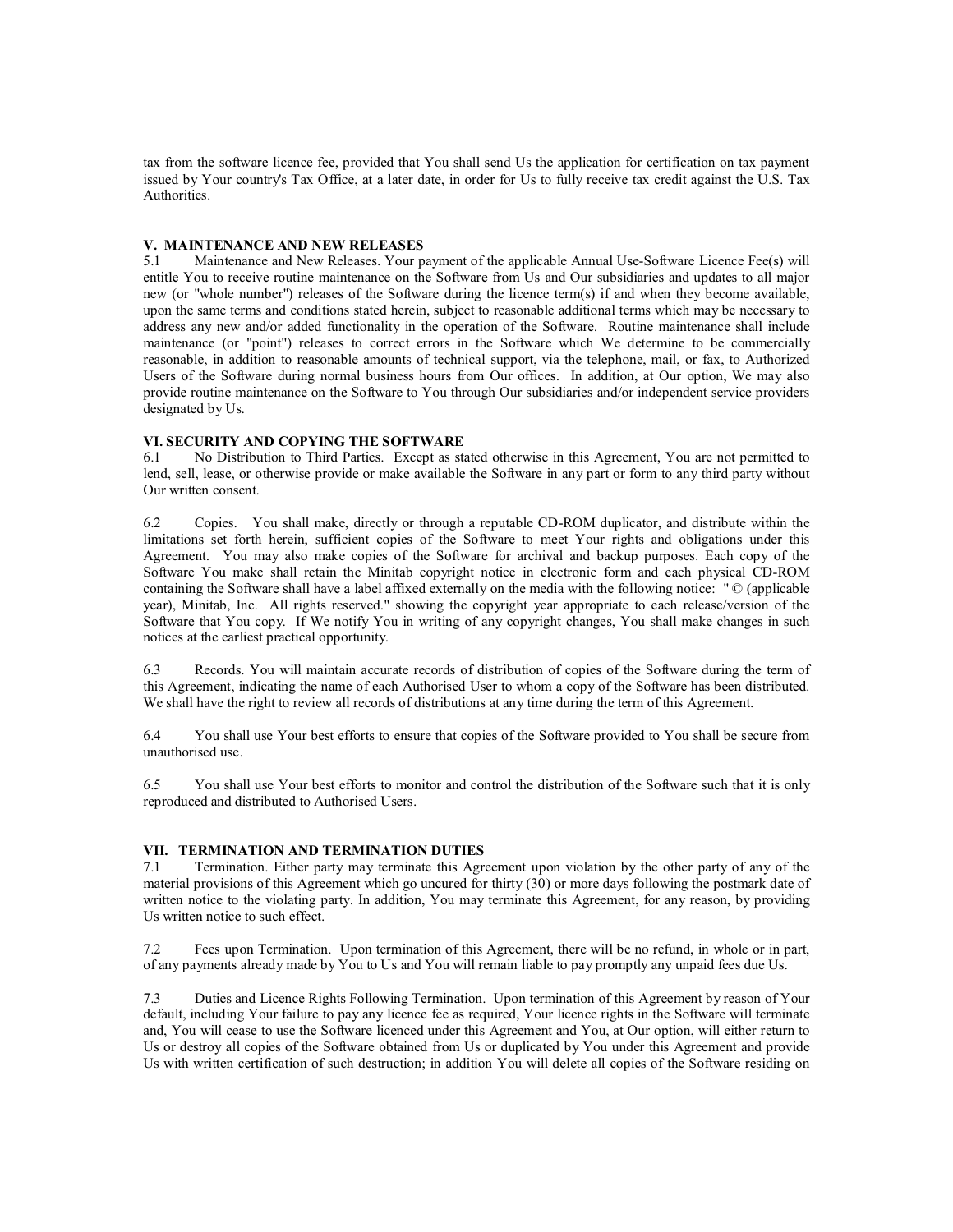Your network file servers, and on Your computers and those of Your Authorised Users and provide Us with written certification of such destruction or deletion.

## **VIII. WARRANTIES AND LIMITED LIABILITY**

8.1 Warranty of Title. We warrant that We have the right to grant You this Licence to use the Software. We agree, at Our own cost, to defend, or, at Our option, settle any claim, suit or proceeding brought against You by virtue of a breach of this warranty, including any claim, suit or proceeding arising from or alleging infringement of any copyright, patent or intellectual property right of any third party. We will indemnify and hold You harmless against any loss, cost or liability arising out of any such breach; provided You give Us prompt notification in writing of any claim, suit or proceeding, and that You cooperate in the defense thereof as reasonably requested by Us. This indemnification does not extend to any claim of infringement resulting from Your unauthorised modification of Our Software or from use or incorporation of Our Software in any manner for which it is not designed or permitted in accordance with this Agreement.

8.2. Limited Warranty. We warrant that the functions contained in the Software will operate without substantial program errors which materially affect the functionality of the Software, but We do not warrant that the functions contained in the Software will meet Your requirements or will operate without interruption or error, or that all defects will be corrected. Our entire liability, and Your exclusive remedy for the breach of the foregoing limited warranty, shall be, at Our option, either replacement of the Software with a product You accept as a reasonable alternative, or the refund of the licence fees paid by You for the use of the Software during the then-current licence term. This warranty does not extend to any claim of program errors or loss of functionality resulting from Your unauthorised modification of Our Software or from use or incorporation of Our Software in any manner for which it is not designed or permitted in accordance with this Agreement.

8.3. Warranty Disclaimers. THE LIMITED WARRANTIES CONTAINED IN THIS AGREEMENT ARE IN LIEU OF ALL OTHER WARRANTIES, STATUTORY, EXPRESS OR IMPLIED, INCLUDING, BUT NOT LIMITED TO, THOSE CONCERNING MERCHANTABILITY AND FITNESS FOR A PARTICULAR PURPOSE, OR ARISING AS A RESULT OF CUSTOM OR USAGE IN THE TRADE OR BY COURSE OF DEALING. THE SOFTWARE IS PROVIDED "AS IS," WITHOUT WARRANTY OF ANY KIND TO YOU OR ANY THIRD PARTY, EXCEPT AS SET FORTH HEREIN IN SECTIONS 8.1 AND 8.2.

8.4. Limitation on Liability. EXCEPT FOR DIRECT DAMAGES PROVIDED FOR IN SECTION 8.2, YOU AGREE THAT MINITAB SHALL NOT BE LIABLE TO YOU OR YOUR FACULTY, STAFF, REGISTERED STUDENTS, AND OTHER AUTHORISED USERS OR UNAUTHORISED USERS TO WHOM YOU ALLOW USE OF THE SOFTWARE IN ACCORDANCE WITH THE TERMS OF THIS AGREEMENT, FOR ANY LOSS OR DAMAGES, CONSEQUENTIAL, SPECIAL, INCIDENTAL, SPECULATIVE OR OTHERWISE, ARISING FROM USE OF THE SOFTWARE LICENCED UNDER THIS LICENCE AGREEMENT, INCLUDING, BUT NOT LIMITED TO, LOSS OF DATA, TIME, MONEY OR GOODWILL, EVEN IF MINITAB WAS ADVISED OF THE POSSIBILITY OF SUCH DAMAGES.

### **IX. MISCELLANEOUS PROVISIONS**

9.1 Assignment. This Agreement may not be assigned by You without Our written permission, which permission shall not be unreasonably withheld by Us.

9.2 Waivers. No failure by either party to enforce a provision of this Agreement, and no waiver by either party of its rights under any provision thereof, will be deemed a waiver of subsequent breaches.

9.3 Applicable Law. This Agreement shall be governed in all respects by the laws of the United Kingdom.

9.4 Disputes and Choice of Forum. For any dispute that arises under this Agreement, except for Your failure to pay any licence fee as required, which is not settled promptly in the ordinary course of business, the parties shall seek to first resolve the dispute in face-to-face negotiations. If the parties are unable to resolve the dispute through these negotiations the dispute shall be settled by binding arbitration under the Arbitration Rules of the International Chamber of Commerce. Any arbitration conducted pursuant to this provision shall be conducted in England and shall be conducted in the English language. In the event of any action, including arbitration, brought under this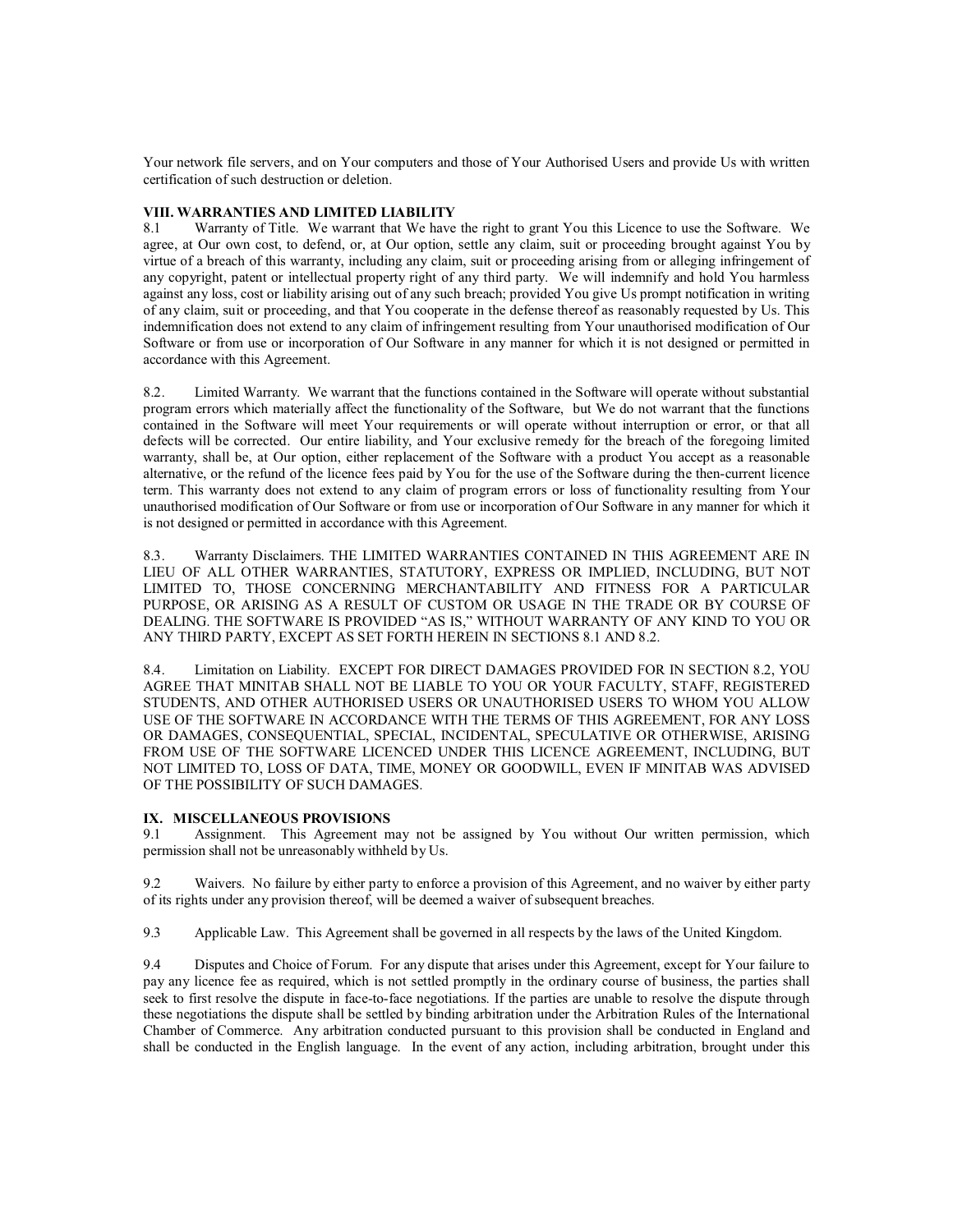Agreement, the other party shall promptly pay to the prevailing party in such action, all costs and expenses incurred, including reasonable attorneys fees.

9.5 Export Restrictions. You may not knowingly accept this Licence Agreement or use this Software if doing so would be in violation of any current U.S. embargo as listed with the United States Office of Foreign Assets Control. You may not knowingly transmit or ship, directly or indirectly, this Software to any Country, entity, individual, or foreign national prohibited by U.S. export law, or in violation of any then-current U.S. embargo as listed with the United States Office of Foreign Assets Control. This Software may not be exported without the appropriate export licence.

9.6 Contacts for Billing and Distribution. You will arrange for centralized billing and distribution such that We may send all invoices for Software Licence Fees to a single "bill to" contact and all sets of the Software supplied hereunder may be sent to a single "Software Distribution Coordinator." The names and addresses of "bill to" and "Software Distribution Coordinator" contacts may change over time and You agree to provide Us with notification of such changes as they occur.

9.7 Site Contacts. You will provide Us with the name, address, phone number, fax number and an e-mail address of one contact person within each country mutually agreed upon, and/or college campus, where the Software is being used. The names and contact information for such contacts may change over time and You agree to provide Us with notification of such changes as they occur.

9.8 Permissions. We are confident that your experience with Minitab and Minitab's products and services will be positive, satisfactory, and mutually beneficial. Upon reasonable notice:

- (a) You agree to provide prospective customers of Our Software with information about your level of satisfaction with Minitab's software and services.
- (b) You agree to provide a short statement of Your level of satisfaction with Our Software and services, which We may use freely in Our marketing communications, including advertisements, promotional brochures, press releases, and the like.
- (c) You agree to allow us to use testimonials or application stories to be provided by you, by your employees upon notice to you, or as written by us based upon the statements of you and your employees with approval of the content by you.

9.9 Electronic Signatures. If this Agreement is transmitted by electronic means (including but not limited to email or fax transmission), and contains a scanned signature or a designated e-signature, it shall have the legal significance of a duly executed original delivered to the other party.

9.10 Agreement Comprises Entire Understanding. This Agreement supersedes all prior agreements, proposals, representations and communications between Us, and this Agreement comprises the entire understanding between Us with respect to the subject matter hereof. Any variation in the terms and conditions of this Agreement in any document not signed by You and Us shall be of no force or effect. To the extent the terms and conditions of this Agreement conflict with the terms of any purchase order submitted by You, the terms of this Agreement will supersede such inconsistent terms.